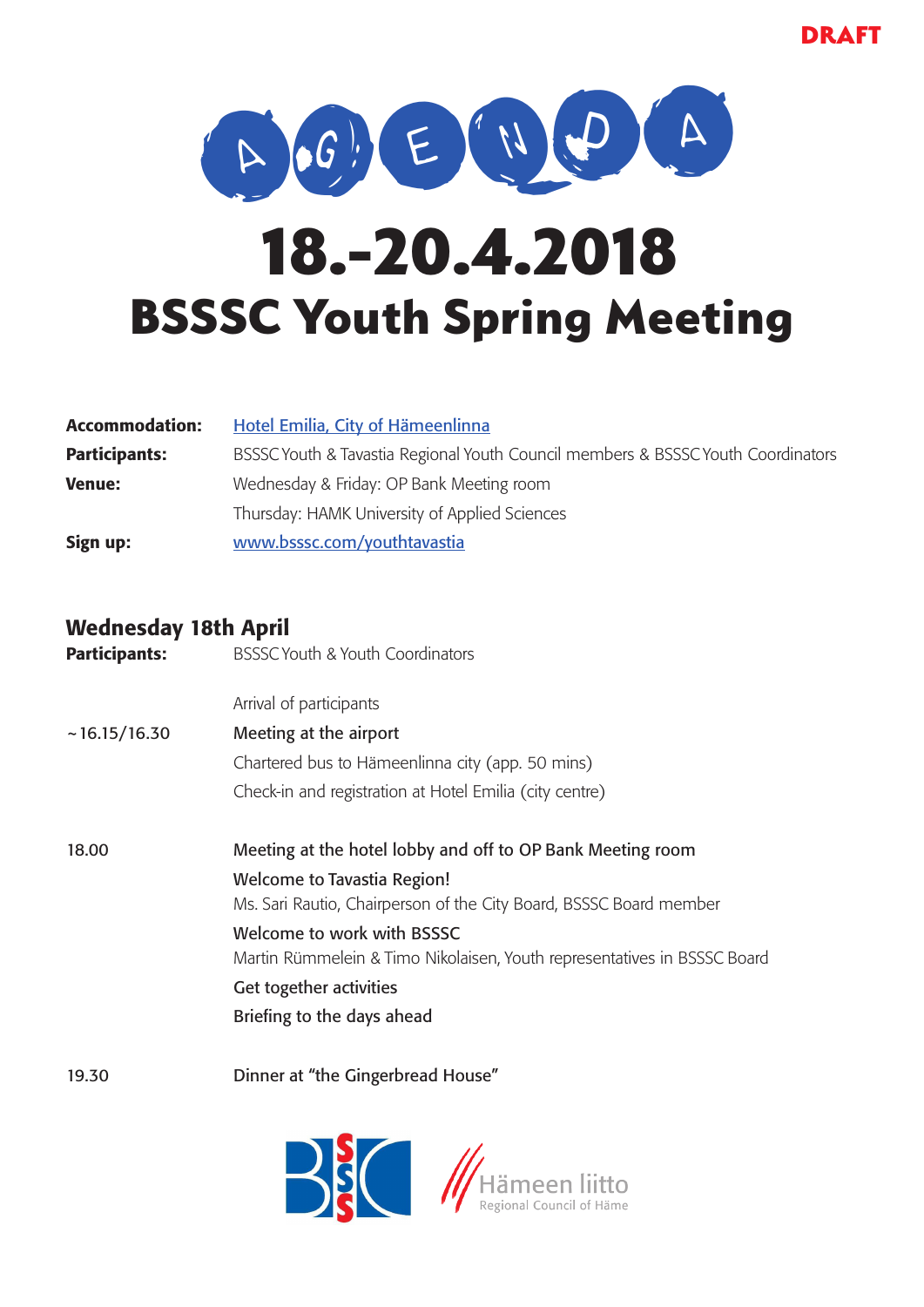DRAFT



## BSSSC Youth Spring Meeting

### Thursday 19th April

| <b>Participants:</b> | BSSSC Youth & Tavastia Regional Youth Council Members & BSSSC Youth Coordinators &<br>Regional Youth Coordinators |
|----------------------|-------------------------------------------------------------------------------------------------------------------|
| 8.15                 | Meeting at the hotel lobby                                                                                        |
| 8.30                 | <b>Chartered bus to HAMK UAS</b>                                                                                  |
| 9.00                 | Welcome words                                                                                                     |
|                      | Representatives from HAMK UAS & Finnish Parliament (tbc)                                                          |
|                      | Małgorzata Ludwiczek & Lars Godbolt, BSSSC                                                                        |
| 9.30                 | Ice breaker activity                                                                                              |
| 9.45                 | <b>Parallel Sessions</b>                                                                                          |
|                      |                                                                                                                   |

| <b>WORKSHOP 1: SDG's</b><br><b>Room: C146</b>                                                                                                                       | <b>Tavastia Regional Youth</b><br><b>Council meeting</b><br>Room in Building D                                                          | Youth Coordinator's meeting<br>Room: Helmi cabinet                                       |
|---------------------------------------------------------------------------------------------------------------------------------------------------------------------|-----------------------------------------------------------------------------------------------------------------------------------------|------------------------------------------------------------------------------------------|
| Fasilitator:                                                                                                                                                        |                                                                                                                                         | Chairperson:                                                                             |
| <b>Starters and introduction</b><br>• UN SDG's/UN Youth: UN Youth Finland (tbc)<br>• Preparation for CBSS/NCMs: Lars Godbolt<br>• ReGeneration 2030 (18th-20th Aug) | Regional Youth Council<br>will have a meeting.                                                                                          | Meeting of the BSSSC Youth<br>Coordinators and Youth<br>Coordinators in Tavastia Region. |
| <b>GROUP 1: GREEN CITIES</b><br>• Environment, nature<br>• Circular Bio-economy<br>• Plastic Waste Strategy<br>• SDGs 11, 12, 13                                    | Regional Youth Council<br>members will join the<br>workshop after their<br>meeting OR they'll<br>join to lunch and then<br>discussions. |                                                                                          |
| <b>GROUP 2: SMART FUTURE</b><br>• Connection to digitalization<br>• Smart choices for the future<br>• SDGs 4, 7, 9, 11                                              |                                                                                                                                         |                                                                                          |
| <b>OUTCOME:</b><br>Declaration/resolution/report for the<br><b>BSSSC Board and Annual Conference:</b><br>Martin Rümmelein & Timo Nikolaisen                         |                                                                                                                                         |                                                                                          |

11.45 Lunch at HAMK UAS

12.45 Workshop results and discussion (Room: C146)

Mentimeter

13.30 Coffee Break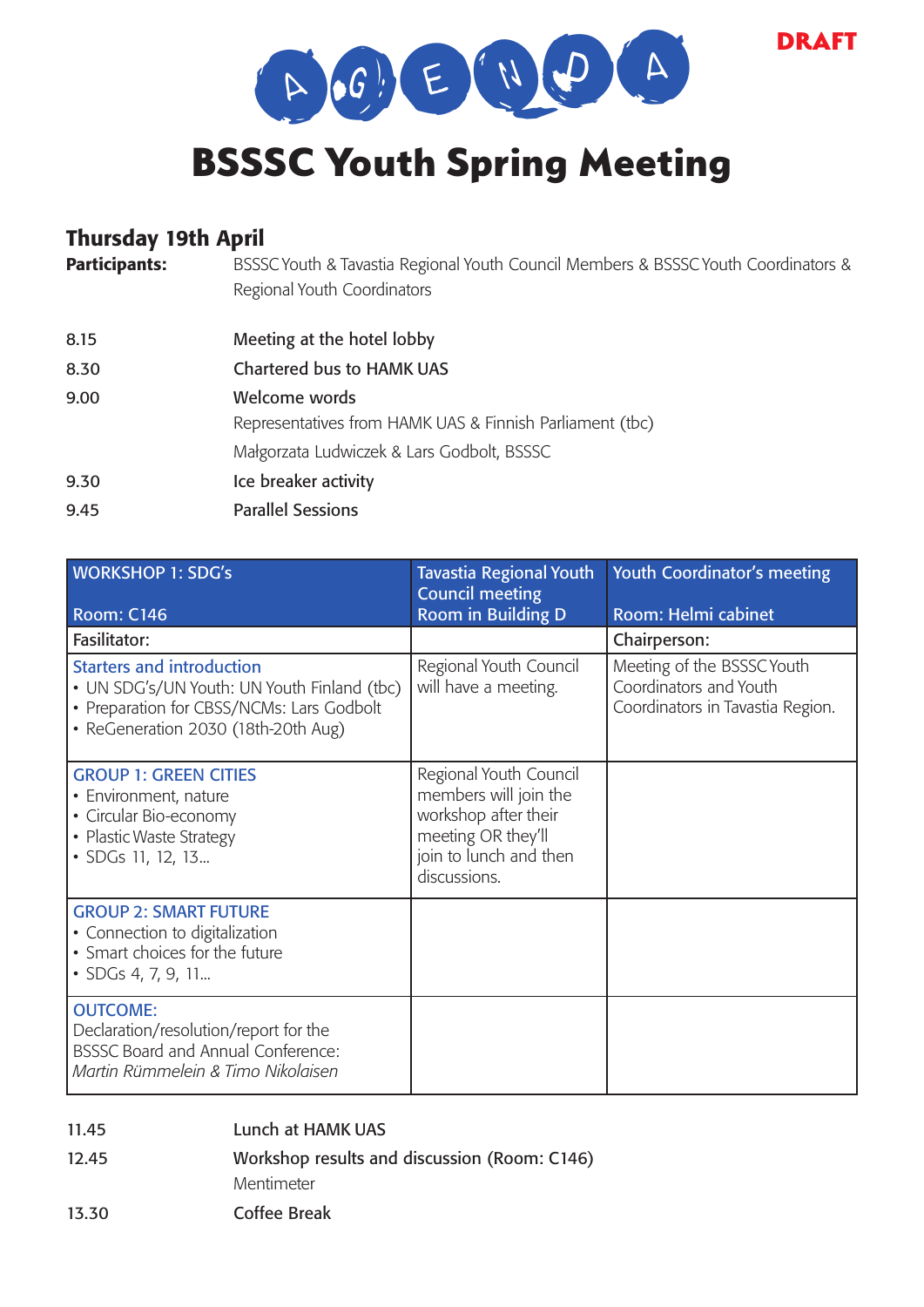

DRAFT

# BSSSC Youth Spring Meeting

13.45 Working continues (Room: C146)

#### WORKSHOP 2: Solidarity

Fasilitator: Finnish Youth Councils Association Brief: Malgorzata Ludwiczek & Lars Godbolt, BSSSC Number of participants: approximately 35-40

#### Starters and introduction

- Preparation for BSSSC Annual Conference 2018
- Preparation for EUSBSR Annual Forum 2018

Greetings from the City of Hämeenlinna: Future of the Youth & Sustainable Development Declaration

#### GROUP 1: SILVER & YOUTH

Preparation for the BSSSC Annual Conference 2018: Youth Event in Autumn 2018 will be back to back with the AC2018.

- Solidarity
- Actions between elderly people and youth

#### GROUP 2: DIGITALIZATION

Preparation for the EUSBSR Annual Forum Seminar: Nothing about us withouth us

• Digital tools for youth inclusion

• Digitalization in general

#### GROUP 3: YOUTH DEMOCRACY

Youth democracy and participation

- Do youth care?
- How can youth be involved in decision making?
- Chancing experiences

#### OUTCOME:

Concrete suggestions and key issues to bring up at the other BSSSC events, "implementation plan"...

| 15.45       | Workshop results and discussion           |  |
|-------------|-------------------------------------------|--|
|             | Mentimeter                                |  |
| 16.30       | End of the day                            |  |
|             | Chartered bus to the city centre          |  |
| 18.00-20.00 | Dinner and evening programme              |  |
|             | Old Town Hall, city of Hämeenlinna        |  |
|             | Optional walk to the castle and city tour |  |